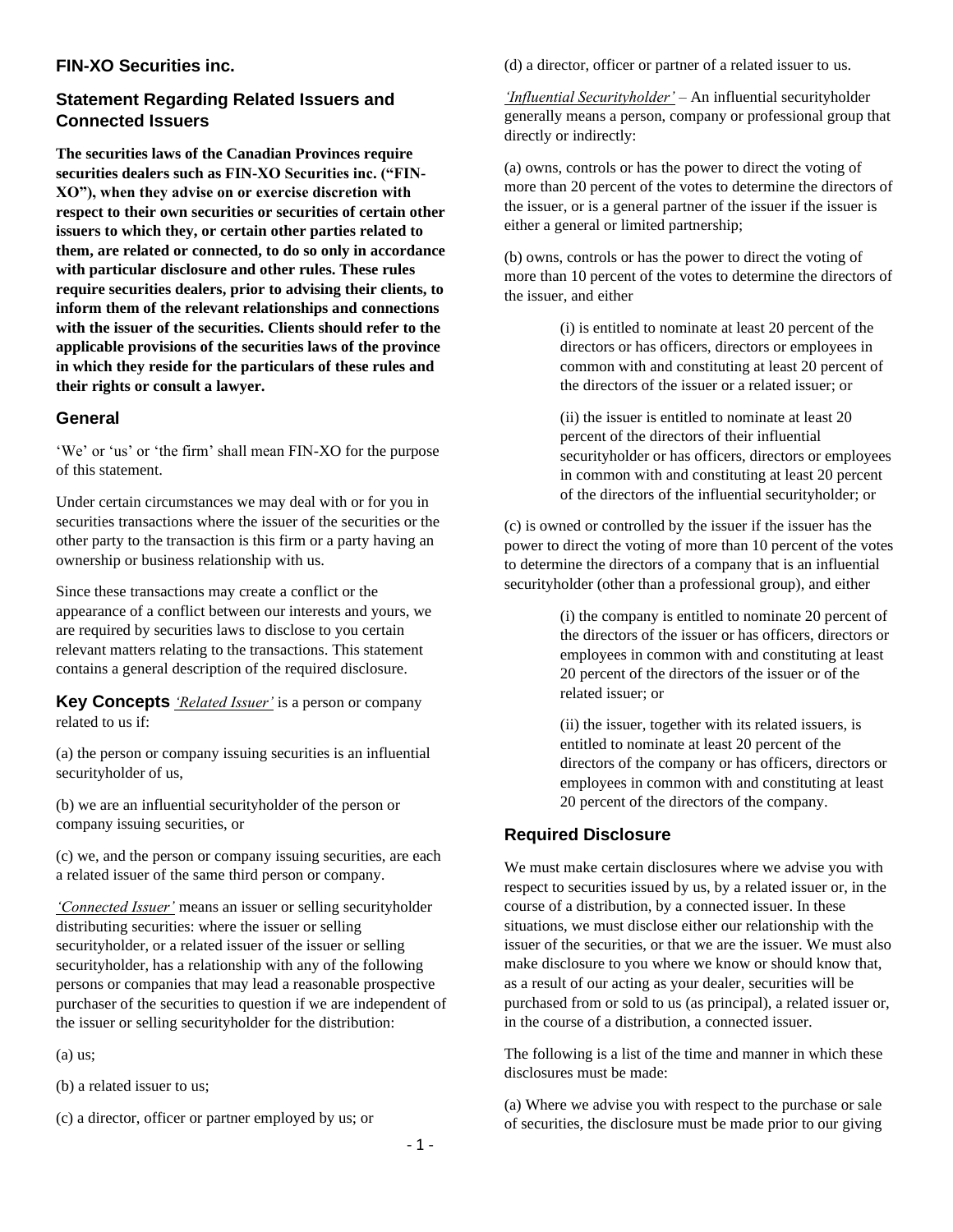advice, either through the receipt of this statement or otherwise.

We may, from time to time, be deemed to be related or connected to one or more issuers for the purpose of the disclosure and other rules of the securities laws referred to above. We may have acted, and are prepared to continue to act, as a dealer with respect to securities of such related or connected issuers and to provide the full range of services customarily provided by us in respect of securities of other issuers. We shall carry out such services in the ordinary course of our business in accordance with our usual practices and procedures and in accordance with all applicable disclosure and other regulatory requirements.

FIN-XO has a relationship with the companies listed in this statement. FIN-XO, its directors, officers, partners, sales staff or other employees may from time to time provide to you advice about a security issued or managed by those listed companies. If you wish further information concerning the relationship between the firm and those listed companies, please contact us. This 'Statement Regarding Related Issuers and Connected Issuers' is updated annually.

## **Additional Disclosure**

FIN-XO does not allow registrants that are directors, officers or partners of outside companies to give any financial advice on the outside companies of which the registrant is a director, officer or partner. FIN-XO will notify all clients of the registrant in writing of the registrant's conflict of interest.

## **Related and/or Connected Issuers**

The following entities are related and/or connected issuers to FINXO or who, by reason of its relationship with Industrial Alliance Insurance and Financial Services Inc. ("Industrial Alliance") or one of its subsidiaries, may be deemed to be related and/or connected to FIN-XO.

#### *Industrial Alliance Insurance and Financial Services Inc.*

Industrial Alliance indirectly owns FIN-XO. Industrial Alliance is a publicly-traded company listed on the TSX (IAG). Industrial Alliance is a Canadian insurance company with a diversified business ranging from wealth management to group pensions.

#### *IA Clarington Investments Inc.*

Each of the following investment funds, as well as those investment funds generally referred to below but not listed, is a mutual fund trust or mutual fund corporation managed by IA Clarington Investments Inc. ("IA Clarington"). IA Clarington has retained the services of Industrial Alliance Investment Management Inc. ("IAIM") to act as the adviser (portfolio manager) of all such investment funds. IA Clarington and IAIM are affiliates of FIN-XO:

- Distinction Prudent Class
- Distinction Conservative Class
- Distinction Balanced Class
- Distinction Growth Class
- Distinction Bold Class
- IA Wealth Balanced Portfolio
- IA Wealth Conservative Portfolio
- **■** IA Wealth Growth Portfolio
- IA Wealth High Growth Portfolio
- IA Wealth Moderate Portfolio
- IA Wealth Core Bond Pool
- IA Wealth Enhanced Bond Pool

Please note that this statement does not list other investment funds containing the name "IA Clarington", which readily identifies them as related to IA Clarington.

## **Statement of Related Registrants**

Securities laws require that where a registrant has a principal shareholder, officer or director that is a principal shareholder, officer or director of another registrant, the first registrant must disclose to its customers the details of the relationship(s) and the policies and procedures adopted to minimize the potential for conflict of interest resulting from such relationship(s).

FIN-XO is registered in Quebec under the Securities Act (Quebec) as a dealer in the category of investment dealer. FINXO is related to the following registrants by virtue of each having Industrial Alliance as a direct or indirect holder of 10% or more of their voting securities, and in certain cases, by virtue of having directors and/or officers in common:

**iA Private Wealth Inc.** is registered: (a) in all provinces and territories of Canada, including in Ontario under the Securities Act (Ontario) (the "Act"), as a dealer in the category of investment dealer; and (b) in Quebec as an investment dealer and a derivates dealer.

**IA Securities (USA) Inc.** is registered under applicable securities laws in the United States of America with the Financial Industry Regulatory Authority as a broker-dealer.

**IA Clarington** is registered: (a) in all provinces of Canada, including under the Act, as an advisor in the category of portfolio manager; (b) in Quebec, Ontario and Nova Scotia as an investment fund manager; and (c) in Quebec and Ontario as an exempt market dealer.

**IAIM** is registered: (a) in Alberta, British Columbia, Manitoba, Nova Scotia, Quebec, Saskatchewan and Ontario under the Act as an advisor in the category of portfolio manager; (b) in Ontario under the Act as commodity trading counsel and commodity trading manager; and; (c) in Quebec as derivatives portfolio manager.

**Investia Financial Services Inc.** is registered: (a) in all provinces of Canada and all territories, including under the